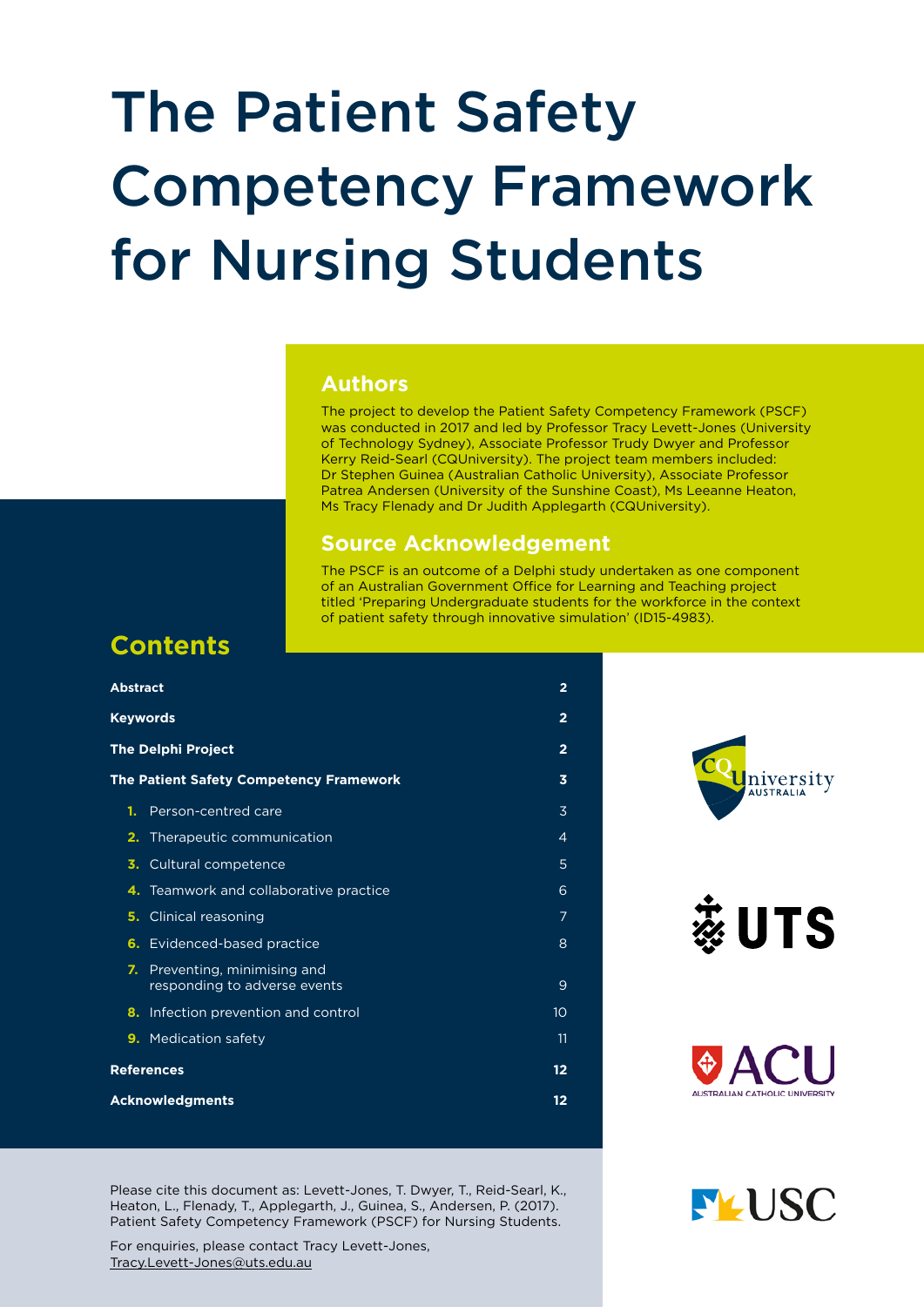## <span id="page-1-0"></span>**The Delphi Project**

**Aims:** The aims of the Delphi project were to (a) seek consensus on the key patient safety competency statements, knowledge and skill sets relevant to undergraduate nursing programs and essential to patient safety; and (b) to create a Patient Safety Competency Framework (PSCF) for nursing students.

**Participants:** An expert panel consisting of 32 academics representing nursing programs from across Australia and nine content experts participated in the study.

**Method:** Data collection and analysis for the three round modified online Delphi project was undertaken in 2016-2017.

**Round 1** of the study explored the extent to which the concepts of patient safety are currently integrated into undergraduate nursing curricula in Australia, and consensus was sought on the key patient safety competency statements relevant to undergraduate nursing programs. Following Round 1 seven competency statements were agreed upon; they targeted the following patient safety areas:

- **•** Person-centred care
- **•** Therapeutic communication
- **•** Cultural competence
- **•** Teamwork and collaborative practice
- **•** Clinical reasoning
- **•** Evidenced-based practice
- **•** Preventing, minimising and responding to adverse events

**Round 2** of the study sought consensus on the knowledge and skill sets that illustrate each of the competency statements. Expert panel members were asked to review the entire document and content experts were asked to provide feedback on specific areas aligned with their expertise. Following Round 2 two additional competency statements were added, infection prevention and control, and medication safety.

**Round 3** elicited expert panel members' final comments on the accuracy, relevance, clarity, and redundancy of the revised knowledge and skill statements and sought feedback on the PSCF as a whole. Following Round 3 the PSCF was amended and the final version is provided on the following pages.

### **Abstract**

Competency denotes an expected standard of performance that reflects what a person knows and is able to do in a particular circumstance [1]. The knowledge and skills nursing students develop during their undergraduate studies have a direct impact on patient safety [2]. However, in Australia, the absence of a clearly articulated set of patient safety<sup>1</sup> competency statements for nursing students has been a challenge to curriculum development, teaching and student assessment. Although the National Safety and Quality Health Service Standards [3] are often currently used to inform nursing curricula, their key purpose is not educational but to support clinical governance and risk mitigation in acute care. In addition, while Standard 6 of the Nursing and Midwifery Board of Australia Registered Nurse standards for practice [4] refers to the importance of 'providing safe, appropriate and responsive quality nursing practice', the level of detail required for curriculum development or student assessment is limited. For these reasons a Delphi project was conducted to develop a Patient Safety Competency Framework (PSCF) for nursing students.

### **Keywords**

Patient safety, competency, nursing student, competency framework, knowledge, skills, Delphi

### **The Patient Safety Competency Framework**

Competency frameworks constitute a blueprint for optimal performance in a given area of practice [5]; and competency statements refer to the specific outcomes of learning. The knowledge and skill statements included in the PSCF were structured with reference to Miller's [6] pyramid of competence (see Figure 1). In the PSCF knowledge statements are conceptualised as the foundation for competence. To practice safely nursing students must have a requisite level of **knowledge**. Next, they must **know how** to apply their knowledge using cognitive skills such as analysis, interpretation and evaluation. The third level of the pyramid refers to skills and behaviours, in particular **showing how** or demonstration of skills (for example in a simulated setting); and the fourth level refers to what the learner **does** with their knowledge and skills in a real-life clinical setting.



**Figure 1:** Miller's pyramid of competence

1. For the purpose of this project patient safety was defined as 'the prevention of errors and adverse effects to patients associated with healthcare' (Patient Safety: Making health care safer. Geneva: World Health Organization; 2017. Licence: CC BY-NC-SA3.0 IGO).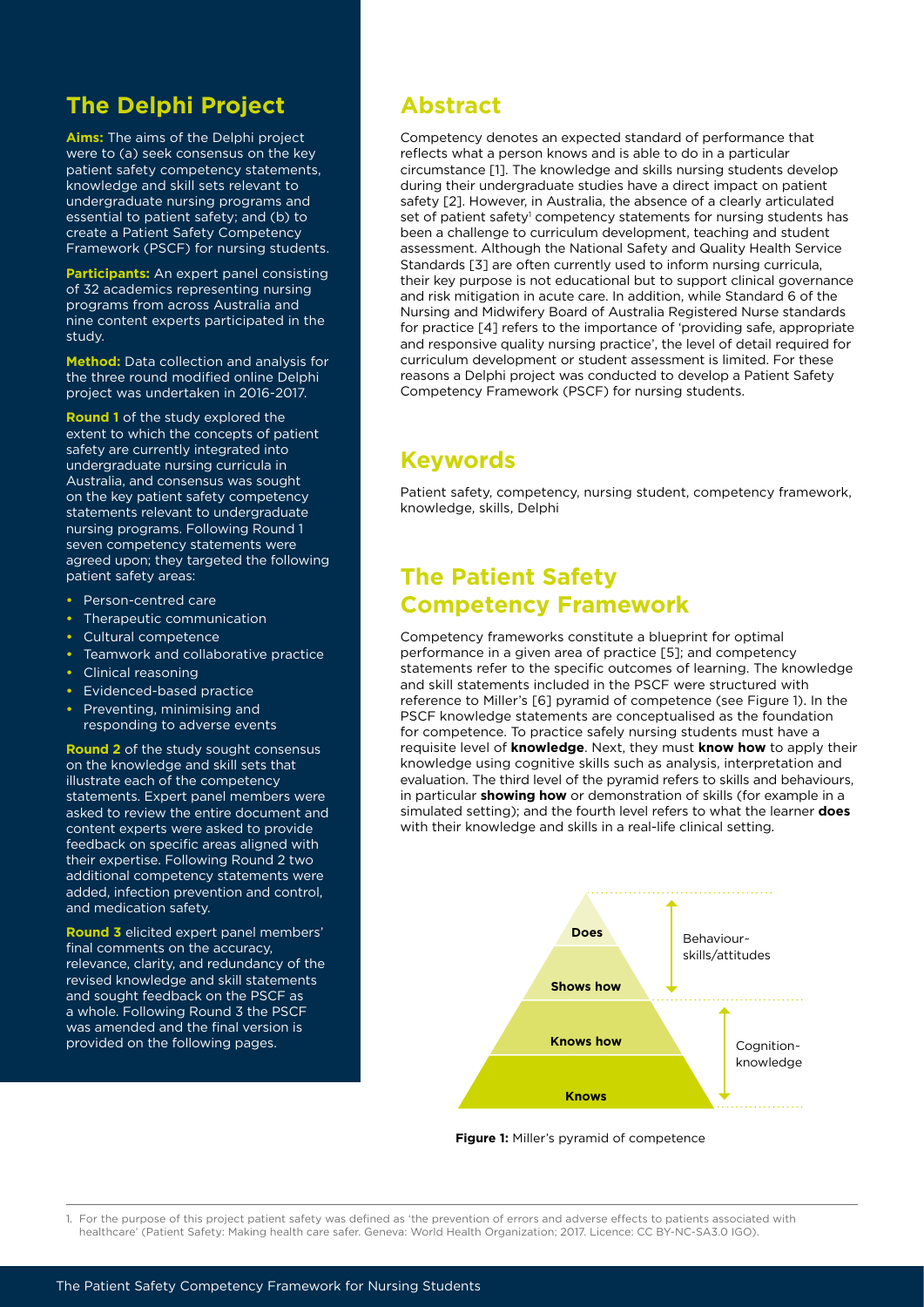# <span id="page-2-0"></span>1 Person-centred<br> **1** care<sup>2</sup>



The nursing student demonstrates the ability to plan and provide care that is respectful of the person's individual needs, values and life experiences.

### **KNOWLEDGE SKILLS**

The nursing student:

- **1.** Discusses the meaning of person-centred care
- **2.** Describes how person-centred care impacts patient safety and wellbeing
- **3.** Outlines interpersonal skills that are consistent with a person-centred approach
- **4.** Describes strategies that can be used to support people to take responsibility for their own health and wellbeing
- **5.** Describes when it is or is not appropriate to advocate for people

The nursing student:

- **1.** Demonstrates an ability to provide holistic care that takes into account the person's current situation, previous experiences and life history
- **2.** Works in partnership with the person by including them in decisions and plans related to their healthcare
- **3.** Considers the person's rights, preferences, needs and values when planning and providing care
- **4.** Supports the person to make informed choices about their healthcare
- **5.** Provides care with the person's informed consent
- **6.** Demonstrates empathy by seeking to understand the person's perspectives, views and feelings
- **7.** Demonstrates respect by maintaining the person's dignity and privacy
- **8.** Advocates for people, if required, to ensure that their values, needs and preferences are upheld

**Person-centred care** is the central tenet underpinning the delivery of safe and effective nursing care. It is a holistic approach that is grounded in a philosophy of personhood [7]. Person-centred care means treating each person as an individual, protecting their dignity, respecting their rights and preferences, and developing a therapeutic relationship that is built on mutual trust and empathic understandings [8].

<sup>2.</sup> The term 'person' in this context refers to the patient, their family and/or significant others. In the case of a child, person-centred care also denotes family-centred care.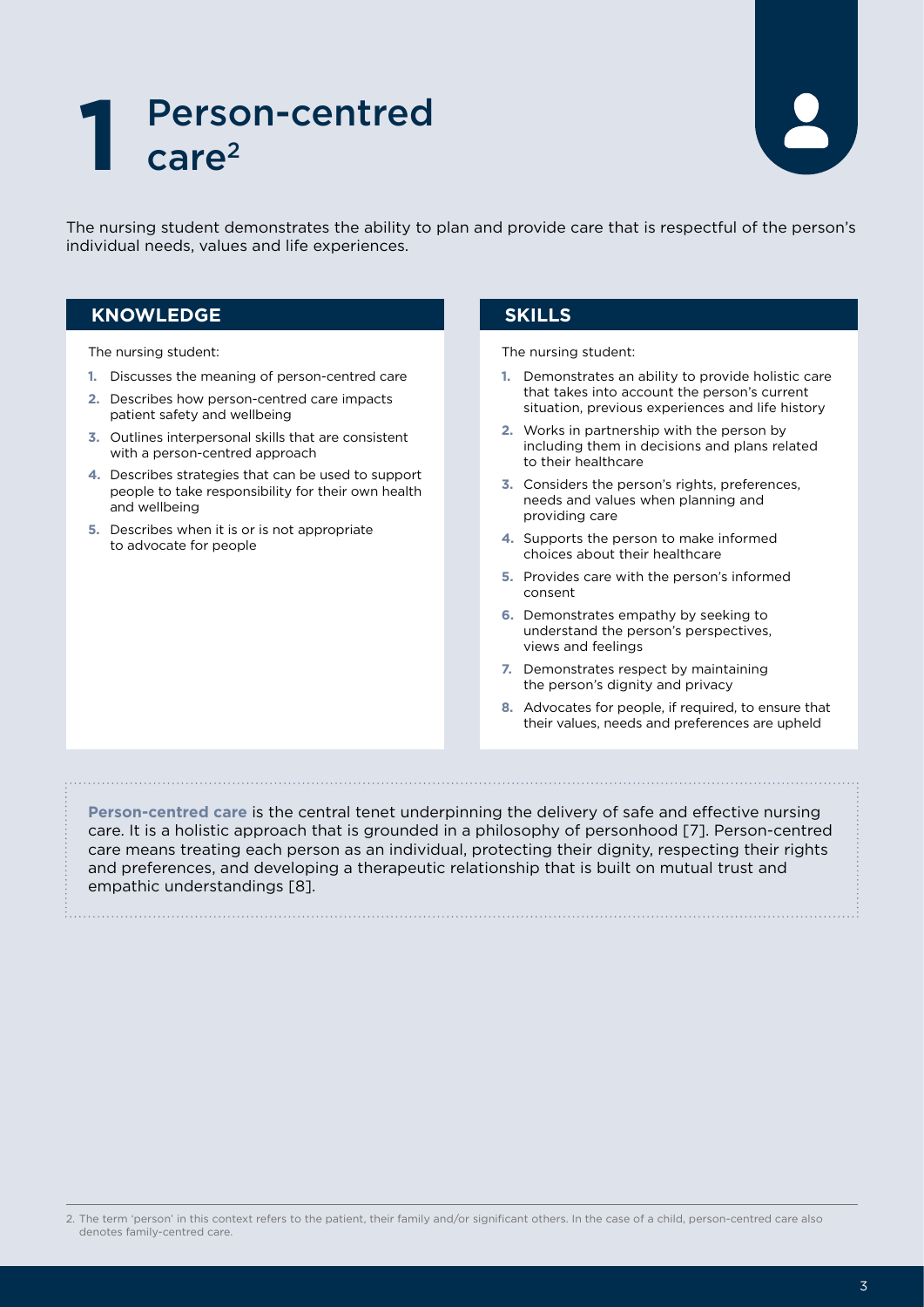## <span id="page-3-0"></span>2 Therapeutic<br>2 communication



The nursing student demonstrates the ability to use verbal and non-verbal communication skills to convey respect and empathy, and to encourage the person to express their feelings and needs, while at the same time maintaining professional boundaries.

### **KNOWLEDGE SKILLS**

The nursing student:

- **1.** Discusses the meaning and principles of therapeutic communication
- **2.** Describes the relationship between therapeutic communication and patient safety
- **3.** Outlines interpersonal and environmental factors that can interfere with therapeutic communication
- **4.** Discusses the importance of maintaining professional boundaries
- **5.** Describes strategies to evaluate and improve people's health literacy
- **6.** Outlines the principles of effective patient education

The nursing student:

- **1.** Demonstrates the ability to develop therapeutic relationships while maintaining professional boundaries
- **2.** Uses verbal and nonverbal communication techniques effectively
- **3.** Asks the person for their understanding of the situation, issue, or problem
- **4.** Responds to person's requests and concerns courteously, kindly and in a timely manner
- **5.** Shares information with the person in a way that is understandable and that encourages participation in decision-making
- **6.** Communicates in a way that is appropriate to the person's level of health literacy and avoids jargon and complex terms
- **7.** Provides education that is appropriate and meets the needs of the person and their family/carer
- **8.** Ensures privacy and confidentiality when communicating with and about patients
- **9.** Ensures relevant family/significant others are included in discussions about healthcare decision-making (as appropriate)

**Therapeutic communication** occurs when nurses use verbal and nonverbal communication techniques in a goal-directed way, ensuring that the healthcare needs of the person remain the central focus. Therapeutic communication is built on trust, authenticity, empathy and self-awareness. Nurses who communicate therapeutically listen to understand, maintain a non-judgmental stance, and are 'fully present' with the person [9].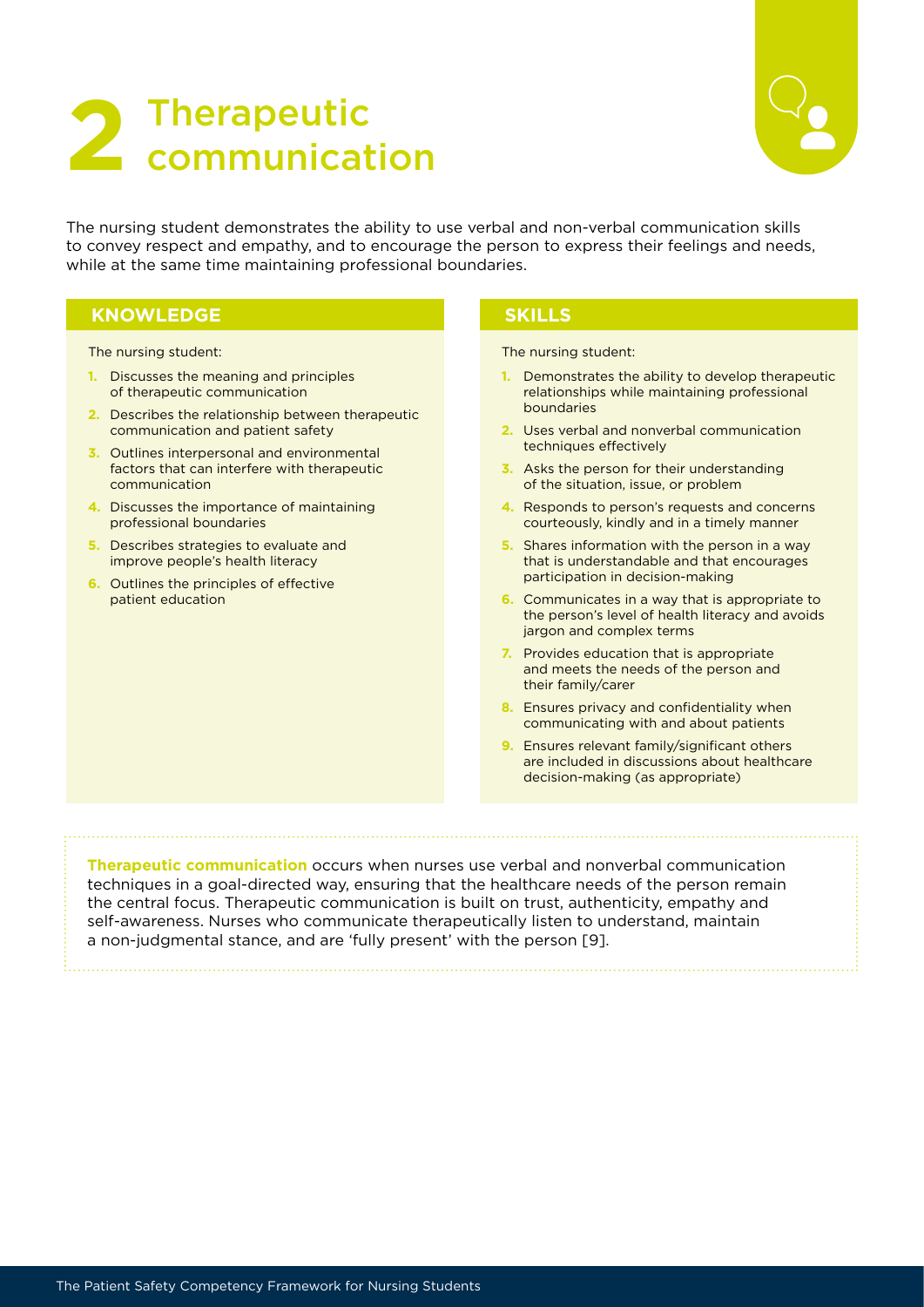<span id="page-4-0"></span>



The nursing student demonstrates respect for each person's cultural values, beliefs, life experiences and health practices.

### **KNOWLEDGE SKILLS**

The nursing student:

- **1.** Defines the terms culture, cultural awareness, cultural humility, cultural competence and cultural safety
- **2.** Discusses the history and principles of cultural safety
- **3.** Discusses the relationship between cultural competence and patient safety
- **4.** Discusses when and how interpreting and translation services should be used
- **5.** Describes how to work collaboratively with a Cultural Liaison Officer<sup>3</sup>
- **6.** Discusses how the life experiences of migrants and refugees can impact their health and wellbeing
- **7.** Discusses how colonisation and racism has impacted the health and wellbeing of Aboriginal and Torres Strait Islander Peoples
- **8.** Articulates personal views about caring for people from different cultural backgrounds
- **9.** Openly discusses own cultural values, attitudes, biases and preconceptions

The nursing student:

- **1.** Demonstrates the ability to conduct a cultural assessment
- **2.** Demonstrates cultural empathy by seeking to understand the person's cultural and spiritual values, needs, practices and perspectives
- **3.** Adapts practice to accommodate the person's cultural needs and values (where appropriate)
- **4.** Avoids generalisations and stereotypes when discussing people from different cultural groups
- **5.** Demonstrates how to access an interpreter (if required)
- **6.** Demonstrates how to access an appropriate Cultural Liaison Officer /community support representative (if required)
- **7.** Seeks to understand whether the person feels culturally safe

**Cultural competence** is integral to safe and effective clinical practice. The term cultural competence refers to behaviours and attitudes that enable systems, organisations, professions and individuals to work effectively in cross-cultural situations [10]. Cultural competence refers to the willingness to adapt practice to meet the needs of people from diverse cultures, and the ability to interact with persons from cultures and/or belief systems different to one's own [11]. Cultural safety, is as important to quality care as clinical safety; however, the presence or absence of cultural safety is determined by the recipient of care, rather than the caregiver [12].

3. Cultural Liaison Officer in this context refers to Aboriginal and Torres Strait Islander Liaison Officers and Refugee and Migrant Health Officers etc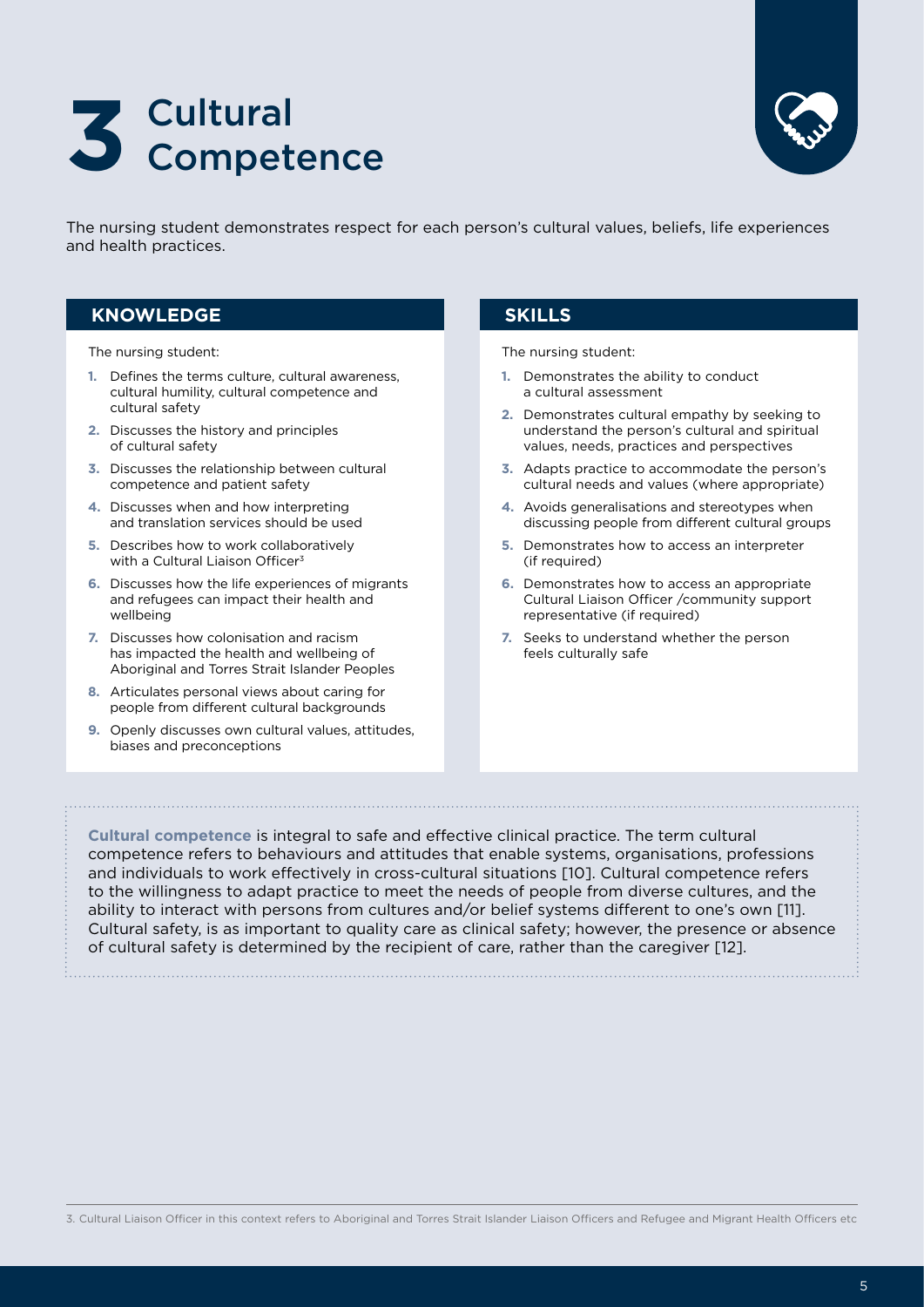## <span id="page-5-0"></span>**Teamwork and<br>
<b>42** collaborative practice



The nursing student demonstrates the ability to collaborate and communicate effectively with members of the healthcare team in ways that facilitate mutual respect and shared decision-making.

### **KNOWLEDGE SKILLS**

The nursing student:

- **1.** Describes the characteristics of effective healthcare teams
- **2.** Discusses how effective intraprofessional and interprofessional communication and collaboration can improve patient safety
- **3.** Outlines differences in the scope of practice, roles and responsibilities of different members of the nursing profession
- **4.** Describes the roles and responsibilities of other healthcare professionals
- **5.** Discusses the impact of effective leadership and followership on team dynamics
- **6.** Discusses own strengths and limitations as a team member
- **7.** Discusses the influence of hierarchy and power differentials on assertive communication

The nursing student:

- **1.** Recognises that the patient and their significant others are integral members of the healthcare team
- **2.** Works in partnership with other healthcare professionals towards common goals that prioritise the patient's perspectives, values and needs
- **3.** Communicates and collaborates confidently and respectfully with all members of the healthcare team
- **4.** Seeks and values the perspectives of all team members
- **5.** Engages in collaborative goal setting and decision-making when planning person-centred care
- **6.** Provides clear and accurate handover reports to members of the healthcare team
- **7.** Communicates effectively using ISBAR (or other appropriate communication tool)
- **8.** Documents clearly, accurately and contemporaneously in patient records
- **9.** Uses only recognised terms and abbreviations when communicating
- **10.** Raises concerns about patient care in a timely manner and with clarity and confidence
- **11.** Manages conflict effectively and, when required, escalates concerns using graded assertiveness
- **12.** Responds to all forms of overt and covert horizontal or vertical violence using appropriate strategies and reporting processes

**Teamwork and collaborative practice** refers to healthcare professionals working together using complementary knowledge and skills to provide patient care, based on trust, respect and understanding of each other's expertise [13]. Collaborative practice prioritises the patient's needs, requires well developed intra and interprofessional communication skills and the ability to speak up if one has concerns [14].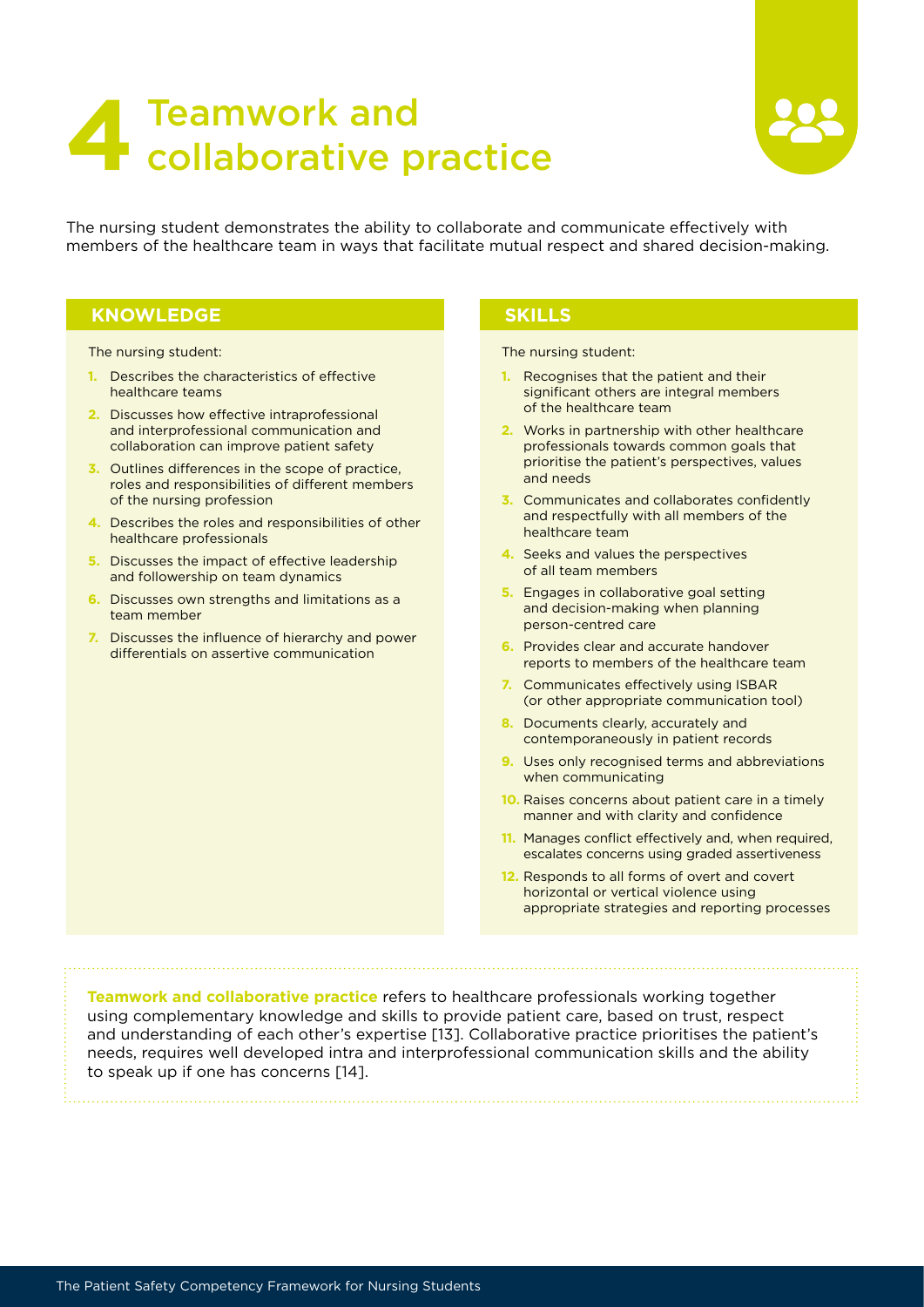## <span id="page-6-0"></span>Clinical **5** Reasoning



The nursing student demonstrates the ability to accurately assess, interpret and respond to individual patient data in a systematic and timely way.

### **KNOWLEDGE SKILLS**

The nursing student:

- **1.** Discusses the relationship between patient safety and clinical reasoning
- **2.** Identifies examples of assessment frameworks that can be used to systematically collect patient data and inform clinical reasoning
- **3.** Differentiates between normal and abnormal vital signs and other critical patient data
- **4.** Outlines the pathophysiology underpinning abnormal patient data
- **5.** Discusses the impact of situational awareness on clinical reasoning and patient safety
- **6.** Discusses the importance of lifelong learning to safe and effective clinical reasoning
- **7.** Reflects on and discusses how cognitive biases can influence clinical reasoning

The nursing student:

- **1.** Uses a systematic and logical process for clinical reasoning
- **2.** Conducts a comprehensive and focused nursing assessment using appropriate frameworks and techniques
- **3.** Refers to a range of patient data including handover reports, medical records, the person's social and medical history and evidence-based guidelines
- **4.** Elicits the person's concerns and understanding of the situation
- **5.** Differentiates between normal and abnormal vital signs and other critical patient data
- **6.** Analyses, synthesises and interprets assessment data accurately and systematically
- **7.** Notices subtle changes in a patient's condition that signal the need for further investigation, immediate clinical review or rapid response
- **8.** Uses early warning charts and systems appropriately
- **9.** Anticipates, recognises and responds appropriately to clinical deterioration
- **10.** Matches the features of the person's presentation with other similar or previous patient encounters
- **11.** Identifies priority patient problems based on accurate and complete interpretation of available patient data
- **12.** Plans and implements nursing care both autonomously and in consultation with other members of the healthcare team
- **13.** Evaluates progress towards expected outcomes by re-assessing the person's condition
- **14.** Critically reflects on and learns from previous experiences to improve clinical reasoning skills

**Clinical reasoning** is a cyclical process by which nurses collect cues, interpret the information, come to an understanding of a patient problem or situation, plan and implement interventions, evaluate outcomes, and reflect on and learn from the process [15]. Clinical reasoning requires a critical thinking disposition and is influenced by the nurse's assumptions, attitudes and cognitive biases [16].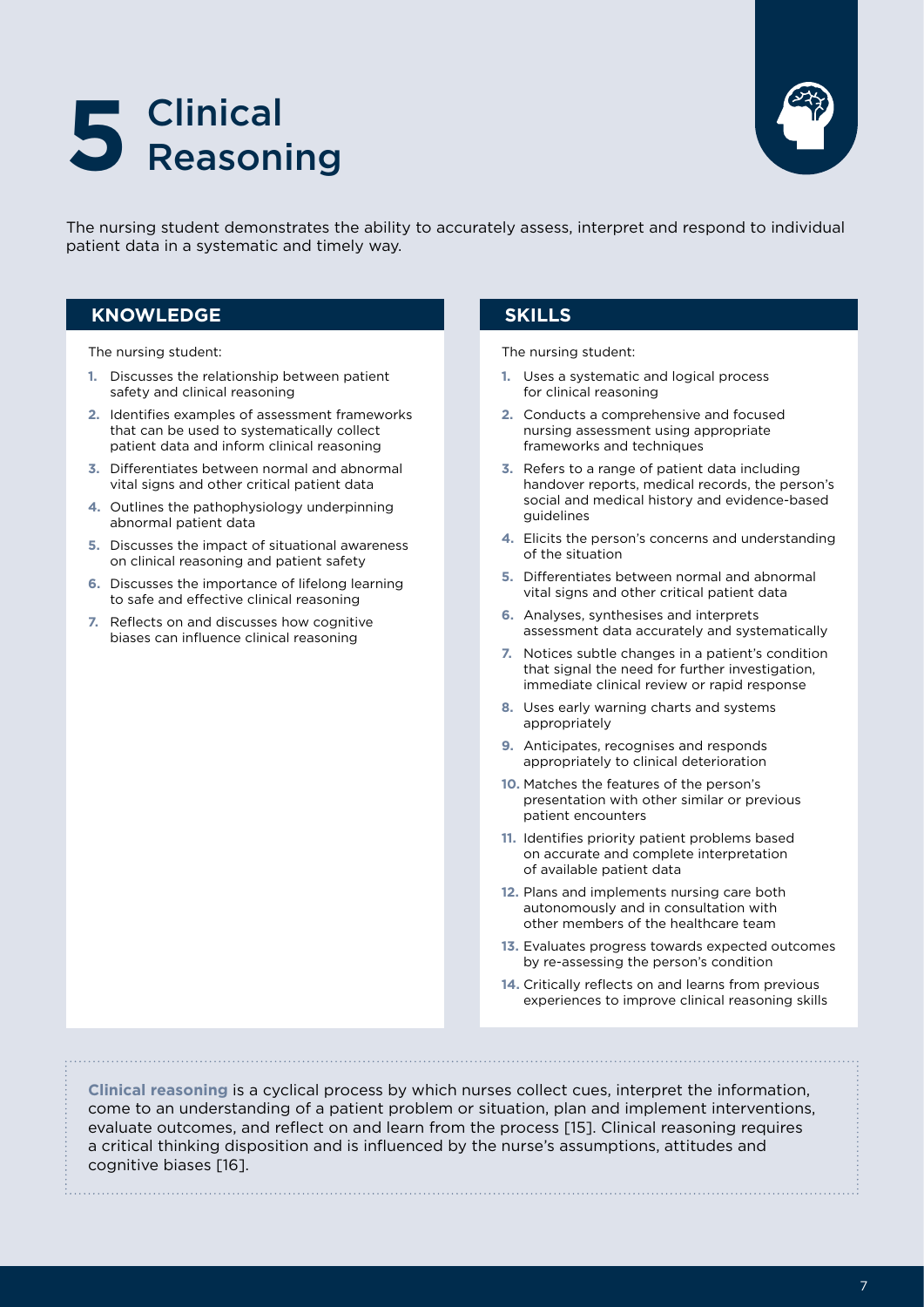## <span id="page-7-0"></span>**Evidenced-<br>Based practice**



The nursing student demonstrates the ability to provide care that takes into account best available evidence, clinical expertise and patient's individual needs, values and preferences.

### **KNOWLEDGE SKILLS**

The nursing student:

- **1.** Describes different sources of evidence (e.g. empirical studies, clinical expertise, patient values and preferences)
- **2.** Outlines and discriminates between different levels of evidence
- **3.** Describes different approaches used to collect and collate data to inform evidenced-based practice
- **4.** Explains the terms validity, reliability, trustworthiness and credibility in reference to healthcare studies
- **5.** Explains how evidence-based practice influences the choice of interventions in the provision of effective patient care
- **6.** Describes personal strategies used to access nursing evidence to inform and improve patient care

The nursing student:

- **1.** Plans and provides healthcare based on the best available evidence
- **2.** Accesses, appraises and critiques multiple sources of evidence
- **3.** Uses information and communication technologies to access valid sources of evidence
- **4.** Considers clinical expertise as a valuable source of evidence
- **5.** Includes patient's values and preferences as valid sources of evidences
- **6.** Provides rationales for patient care that are informed by the best available evidence
- **7.** Demonstrates ethical standards in the collection, interpretation and use of data

**Evidence-based practice** is the conscientious and explicit use of contemporary research, current evidence, clinical expertise and patient values to make decisions about patient care [17]. Evidence-based practice requires the ability to search for, critically appraise, utilise and translate research into practice.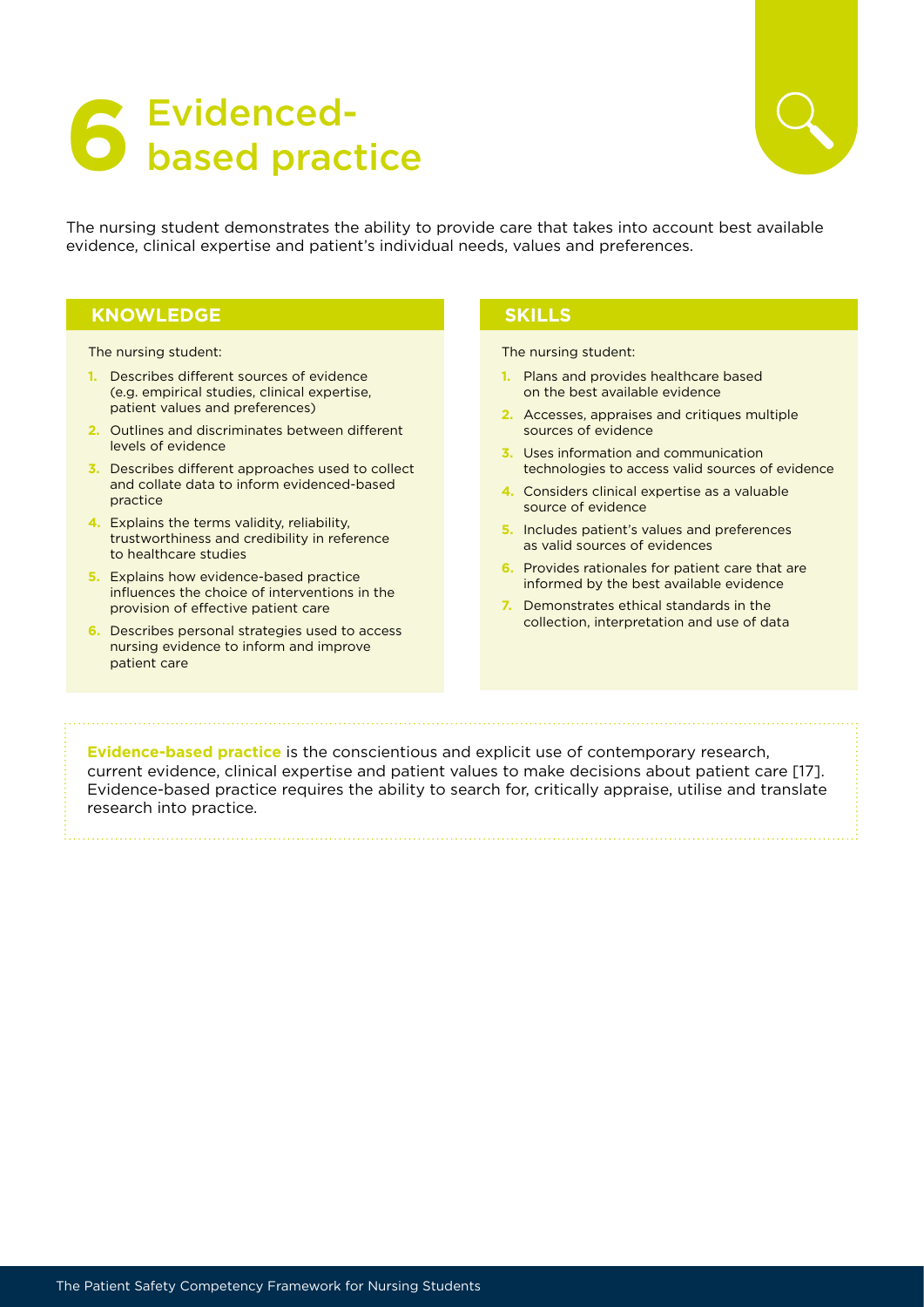## <span id="page-8-0"></span>Preventing, minimising and **7** responding to adverse events



The nursing student demonstrates the ability to anticipate and respond to human and systems factors that have the potential to jeopardise patient safety, and take appropriate actions to prevent reoccurrence of errors and near misses.

### **KNOWLEDGE SKILLS**

The nursing student:

- **1.** Defines the terms error, adverse event, near miss and violation
- **2.** Describes human and system factors that lead to potential high risk clinical situations and errors in healthcare
- **3.** Discusses professional factors (e.g staffing levels, skill mix, training opportunities, workload, leadership styles etc) that impact on patient safety
- **4.** Discusses environmental factors (e.g. lighting, noise, clutter etc) that impact on patient safety
- **5.** Discusses personal factors (e.g fatigue, stress, substance use) that impact on patient safety
- **6.** Discusses factors that contribute to a culture of workplace safety (e.g. open communication, teamwork, and error reporting systems)
- **7.** Identifies how vulnerable individuals and groups are at increased risk of adverse outcomes and discusses preventive strategies
- **8.** Analyses the benefits and limitations of technologies designed to reduce risk (e.g. barcodes, infusion pumps)
- **9.** Describes the importance and process of continuous quality improvement as a strategy to improve patient safety
- **10.** Describes the process for reporting errors and near misses
- **11.** Describes the process and purpose of open disclosure
- **12.** Describes how healthcare professionals can learn from errors and near misses
- **13.** Discusses strategies to minimise the risk of injury to self and others (e.g. safe patient moving and use of PPE)
- **14.** Discusses strategies for self-care and to enhance resilience and coping skills
- **15.** Acknowledges, takes responsibility, reflects on and learns from own mistakes

The nursing student:

- **1.** Uses appropriate patient identifiers and seeks consent prior to initiating care
- **2.** Practices within legal and ethical frameworks, relevant guidelines, policies and evidence-based resources
- **3.** Conducts regular and appropriate risk assessments (e.g. falls, pressure area, cognitive and nutrition etc.)
- **4.** Recognises particular risks associated with vulnerable individuals and groups and initiates actions to prevent adverse outcomes
- **5.** Implements appropriate nursing actions to address identified risks to patient safety or wellbeing
- **6.** Encourages patients and family members to speak up if they identify factors that may compromise safety
- **7.** Responds appropriately to people's concerns and complaints with reference to organisational protocols and within own scope of practice
- **8.** Notices, anticipates and addresses human and system factors that may lead to errors
- **9.** Uses strategies to reduce reliance on memory such as checklists, cue cards, algorithms and mnemonics
- **10.** Uses technologies designed to improve patient safety accurately and effectively
- **11.** Contributes to the prevention and management of agitation, aggression and violence in the workplace
- **12.** Reports concerns related to hazards, errors and near misses in a timely manner using organisational reporting systems
- **13.** Seeks to understand the cause of an error or near miss rather than attributing blame
- **14.** Maintains own fitness to practice and takes responsibility for personal factors (mental, physical or emotional) that have the potential to negatively impact patient safety
- **15.** Raises concerns about other's fitness to practice and factors that have the potential to negatively impact patient safety (e.g fatigue, stress, substance use) confidentially and using appropriate channels
- **16.** Acknowledges, takes responsibility, reflects on and learns from own mistakes

**Preventing and minimising adverse events** refers to the ability to anticipate and to effectively manage human and systems factors that have the potential to impact patient safety [18]. **Responding appropriately to adverse events** encompasses the ability to recognise and manage patient deterioration, to participate in analysis of the events in order to identify system failures and appropriate solutions, and to provide honest and timely communication about the facts of the adverse event [19].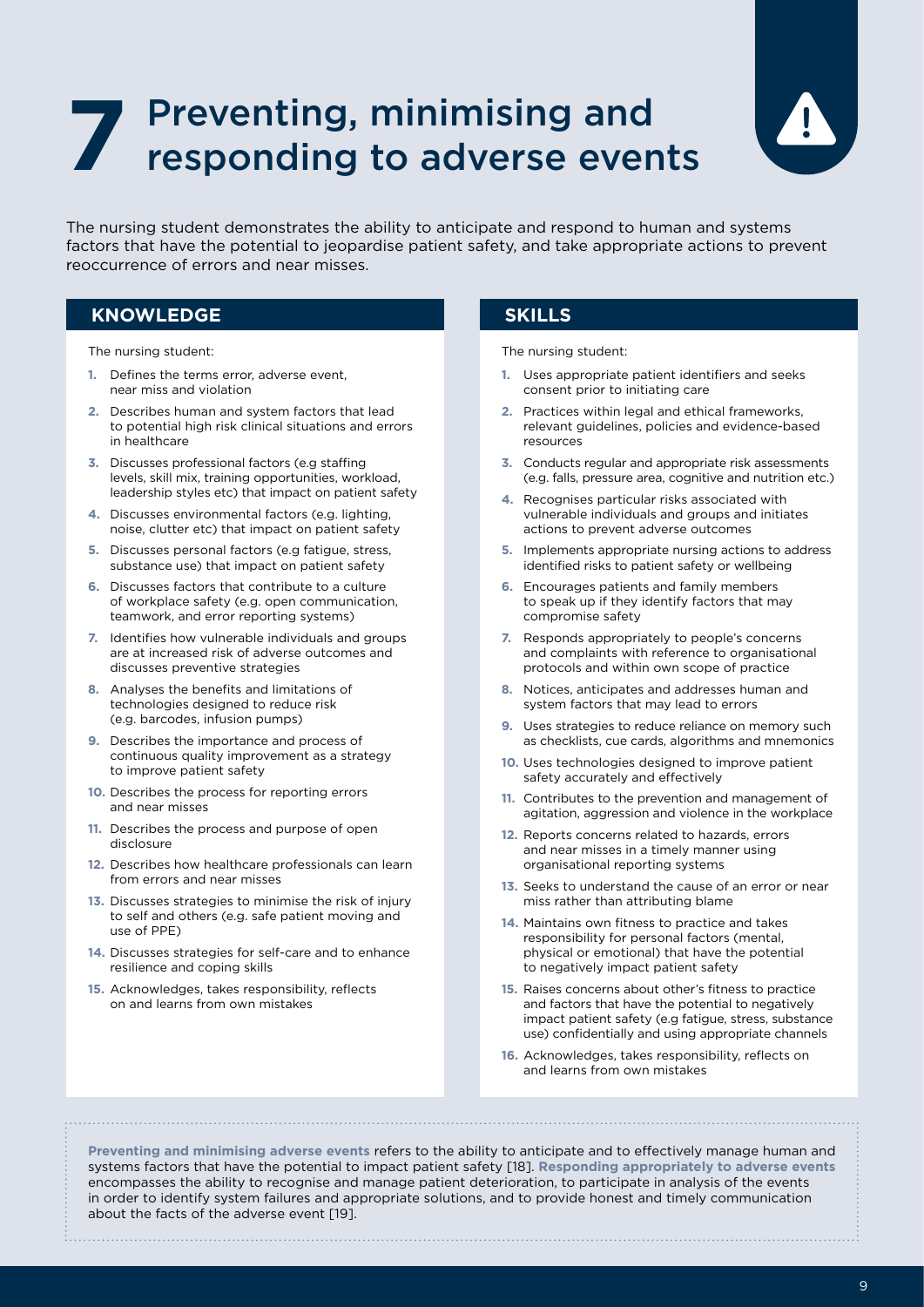## <span id="page-9-0"></span>**Infection prevention**<br>**and control**



The nursing student demonstrates the ability to reduce the risk of patients acquiring healthcare-associated infections and effectively manage infections if they occur.

### **KNOWLEDGE SKILLS**

The nursing student:

- **1.** Describes the chain of infection and the different modes of transmission of infection in healthcare
- **2.** Describes how different types of microorganisms spread
- **3.** Defines the terms colonisation, infection and antimicrobial resistance
- **4.** Outlines the principles of standard and transmission-based precautions
- **5.** Identifies people who are at particular risk of healthcare-associated infections (e.g. people who are immunocompromised) and advocates on their behalf when required (e.g. by ensuring hand hygiene practices are maintained)
- **6.** Explains the principles of antimicrobial stewardship
- **7.** Outlines procedures for informing authorities of notifiable diseases

The nursing student:

- **1.** Educates patients, visitors and colleagues about infection control practices and prevention strategies
- **2.** Demonstrates effective hand hygiene
- **3.** Demonstrates the use of standard and transmission-based precautions for infection prevention and control
- **4.** Demonstrates aseptic and non-touch techniques
- **5.** Uses and removes personal protective equipment in a way that minimises cross contamination
- **6.** Demonstrates correct use and disposal of sharps and waste
- **7.** Cleans or discards used equipment appropriately
- **8.** Manages blood and body fluid spills appropriately
- **9.** Raises concerns about inappropriate antimicrobial use
- **10.** Complies with organisational requirements for immunisation

**Infection prevention and control** refers to the use of effective, evidence-based strategies to prevent and manage healthcare-associated infections. It also focuses on minimising the risk of transmission by effectively using standard and transmission-based precautions and reducing the development of resistant organisms [20, 21].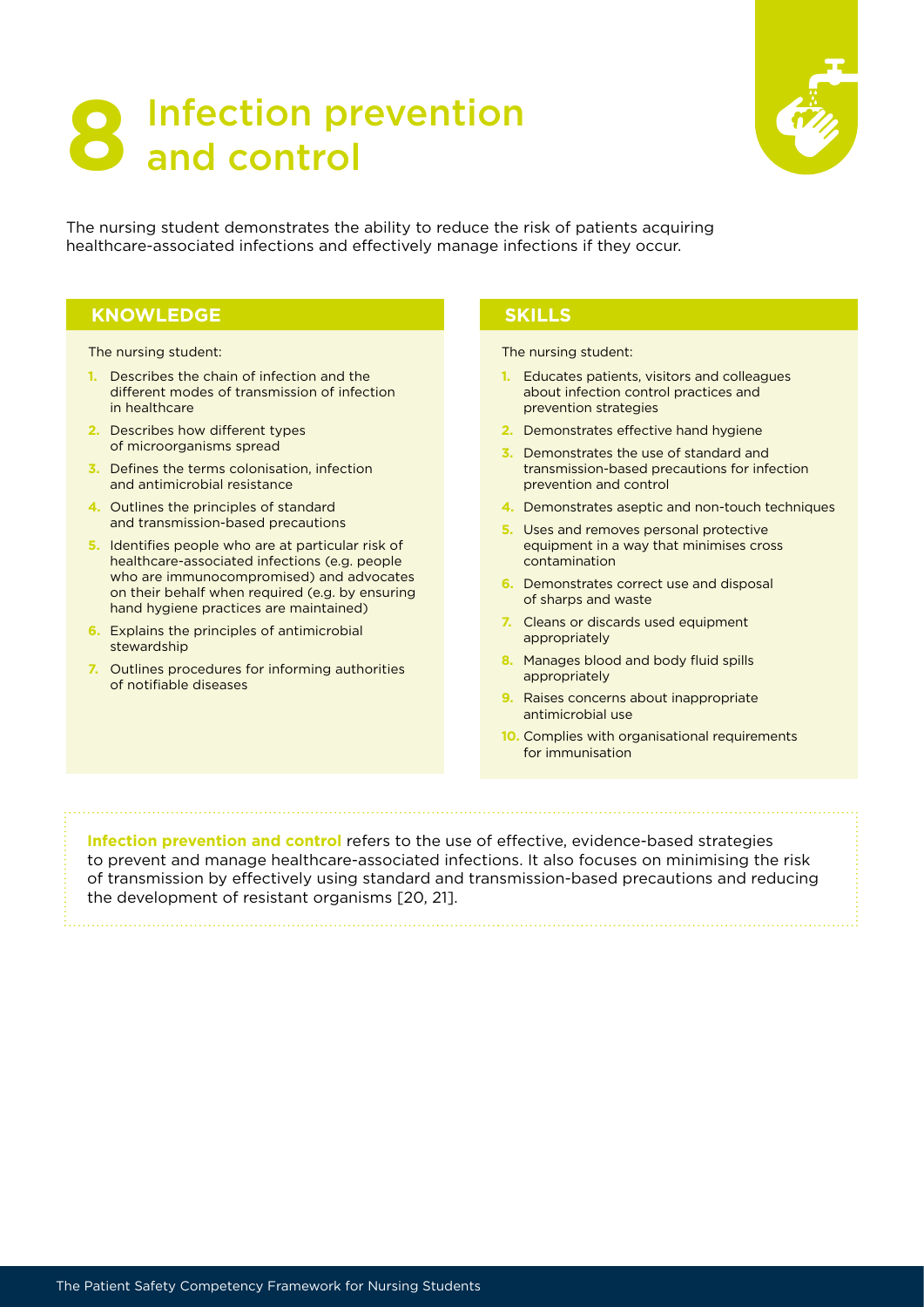<span id="page-10-0"></span>



The nursing student demonstrates the ability to administer and monitor the therapeutic use of medications; and respond appropriately to medication errors and adverse drug reactions.

### **KNOWLEDGE SKILLS**

The nursing student:

- **1.** Outlines key principles of safe medication management
- **2.** Identifies factors that have the potential to compromise safe medication practices
- **3.** Defines and differentiates between a medication error, adverse drug reaction, drug sensitivity, side effect and drug allergy
- **4.** Describes the roles and responsibilities of members of the medication team responsible for prescribing, dispensing and administering medications
- **5.** Outlines legislative and organisational requirements for medication prescription. storage, use and administration
- **6.** Describes how to report medication incidents including adverse drug reactions, medication errors and near misses

**Medication safety** refers to the safe use of medicines to achieve therapeutic outcomes and improve people's quality of life, while minimising risks and responding to errors [22]. Medication safety is dependent upon the nurses' ability to manage the human and systems factors that have the potential to adversely impact the accuracy of medication prescribing, dispensing and administration, and to educate patients to self-manage medications appropriately [23].

The nursing student:

- **1.** Demonstrates the ability to take an accurate medication history
- **2.** Identifies previous drug allergies, sensitivities or adverse reactions
- **3.** Uses evidence-based sources of information when administering medications
- **4.** Includes the person as an active member of the medication team
- **5.** Consults with members of the medication team responsible for prescribing and dispensing medications (e.g. medical officers and pharmacists)
- **6.** Takes medication orders via telephone in accordance with legislation and organisational policies
- **7.** Complies with legislative and organisational requirements related to safe and appropriate handling, storage administration and disposal of medications (including S4D and S8)
- **8.** Works within own scope of practice with regards to medication administration
- **9.** Uses only recognised and approved abbreviations related to medication administration
- **10.** Administers medications only when a valid medication order is provided
- **11.** Demonstrates safe and accurate medication administration using 6 rights and 3 checks
- **12.** Prevents and manages interruptions while administering medications
- **13.** Takes appropriate precautions with high risk medications such as:

**A**nti-infectives **P**otassium and other electrolytes **I**nsulin **N**arcotics and other sedatives **C**hemotherapeutic agents **H**eparin and other anticoagulants

- **14.** Accurately documents medication administration and medications that are refused or withheld
- **15.** Provides appropriate patient education about medication use, side-effects, storage and disposal
- **16.** Responds to, reports and documents adverse drug reactions, medication errors and near misses in accordance with legislation and organisational policies